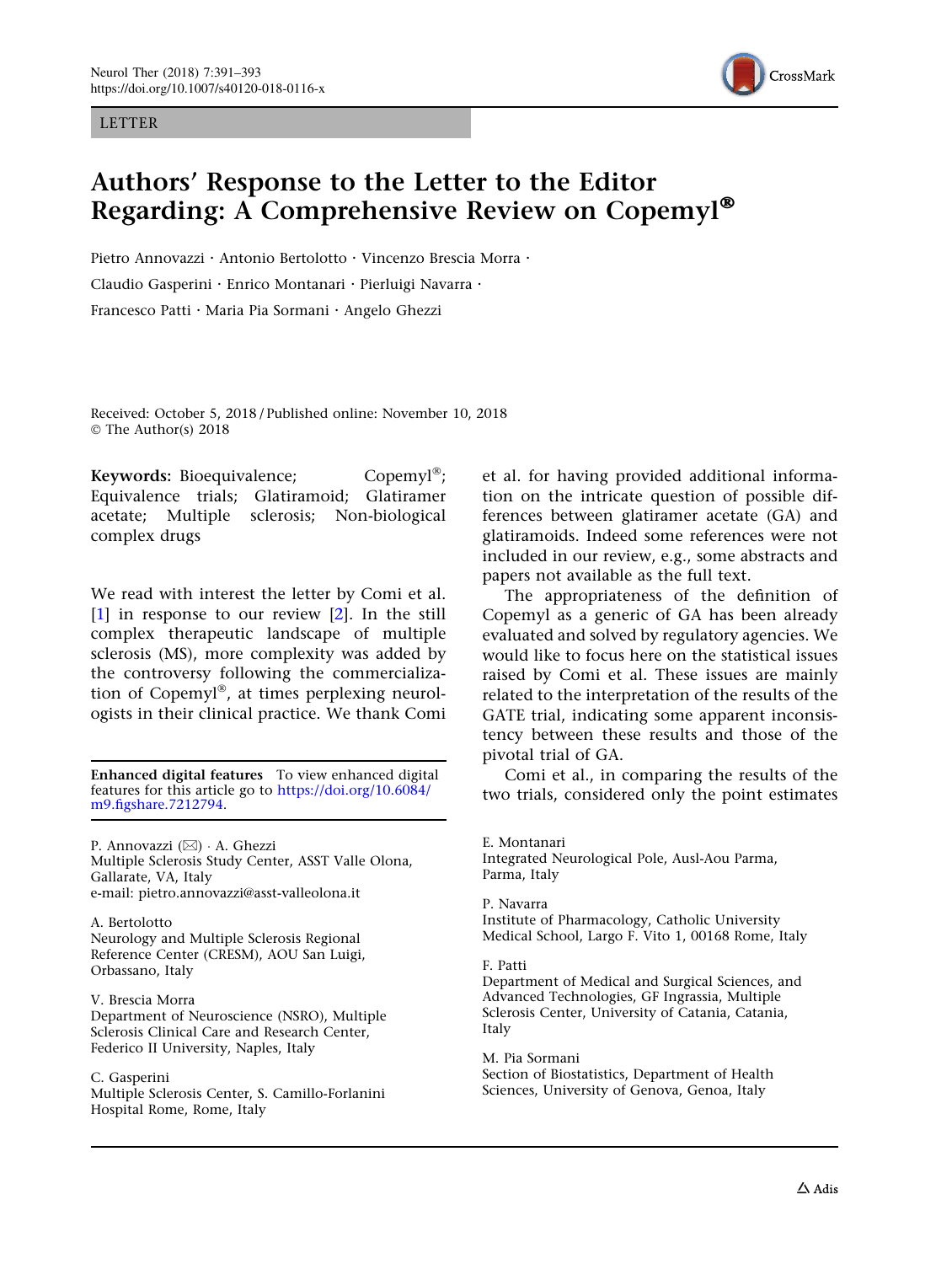of the treatment effect estimates, without taking into account their confidence limits. This is incorrect and can be misleading.

The first objection is that in the pivotal study of GA, GA reduced relapses vs placebo with a rate ratio (RR) of 0.71, while in the GATE trial there were no differences between GA and placebo in terms of relapses and the RR was 1.05. However, for the GATE trial it is easy to calculate that the confidence intervals of this RR of 1.05 are 0.42–1.68, largely containing the point estimate of the pivotal GA trial. Therefore we must say that the results of the two trials are not significantly different or, in other words, that there is no evidence of any difference between the results of the two trials. The large confidence limits are a consequence of the low power of the study to detect a difference, if any, based on relapses.

Second, in the GATE trial there is a reduction in the number of new T2 lesions of 40% in the GA arm vs placebo, while there is no effect on relapses. This is claimed to violate what Comi et al. call ''Sormani's equation''. As the author of that equation is in the author list, we had the opportunity to examine it thoroughly. From the equation, the expected effect on relapses according to the effect seen on magnetic resonance in this study would be an RR of 0.74 (95% prediction interval 0.47–1.17) [[3](#page-2-0)]; again, the observed RR of 1.05 is largely contained in the 95% prediction interval and thus the equation is not violated.

Finally Comi et al. claim a "rebound" of lesions in the placebo group switching to Copemyl, but this is due to a misinterpretation of some summary measures. The placebo group has a mean value of 2.8 gadolinium-enhancing lesions at baseline (and a median of 1). The value reported in the month 7–9 period is not a mean value of the counted lesions but, as described in the notes to the table, is a value derived from a mixed effect negative binomial model. This value (that is the exponential of a mean of log-transformed values, representing a geometric mean of predicted values) is closer to the median of the original values rather than to the mean. Therefore, the value of 0.8 cannot be compared to the mean baseline value. The mean number of lesions is not reported at

month 7–9, but the value of 0.8 is very similar to the baseline median value of 1. The mean number of lesions decreased after 3 months of Copemyl to 1.7 at month 12 and further decreased to 0.9 at 2 years. Bearing in mind the mixed effect negative binomial model, no rebound is observed.

More generally, our position is in line with that of the Italian Neurological Society that recently expressed a position paper on the topic of generic/biosimilar drugs for MS [\[4\]](#page-2-0). This states that drugs sharing the same active ingredient at the same dosage should have the same cost, thus strongly supporting MS-expert neurologist autonomy in prescribing, bearing in mind the patient's therapeutic continuity and disabling therapeutic choices based merely on economic considerations.

# ACKNOWLEDGEMENTS

Funding. No funding or sponsorship was received for this study or publication of this letter.

Authorship. All named authors meet the International Committee of Medical Journal Editors (ICMJE) criteria for authorship for this letter, take responsibility for the integrity of the work as a whole, and have given their approval for this version to be published.

Disclosures. Pietro Annovazzi received honoraria for lecturing and participation in advisory boards, and/or travel expenses for attending congresses and meetings from Merck Serono, Biogen, Teva, Sanofi-Aventis, Almirall, Roche and Novartis. Antonio Bertolotto received honoraria for serving in the scientific advisory boards of Biogen, Merck, Mylan, Sanofi-Genzyme, and received speaker honoraria from Biogen, Genzyme, Novartis, TEVA; his institution has received grant support from Almirall, Bayer, Biogen, Genzyme, Merck, Novartis, TEVA, from the Italian Multiple Sclerosis Society, Fondazione Associazione Ricerca Biomedica ONLUS and San Luigi ONLUS; his institution has received research